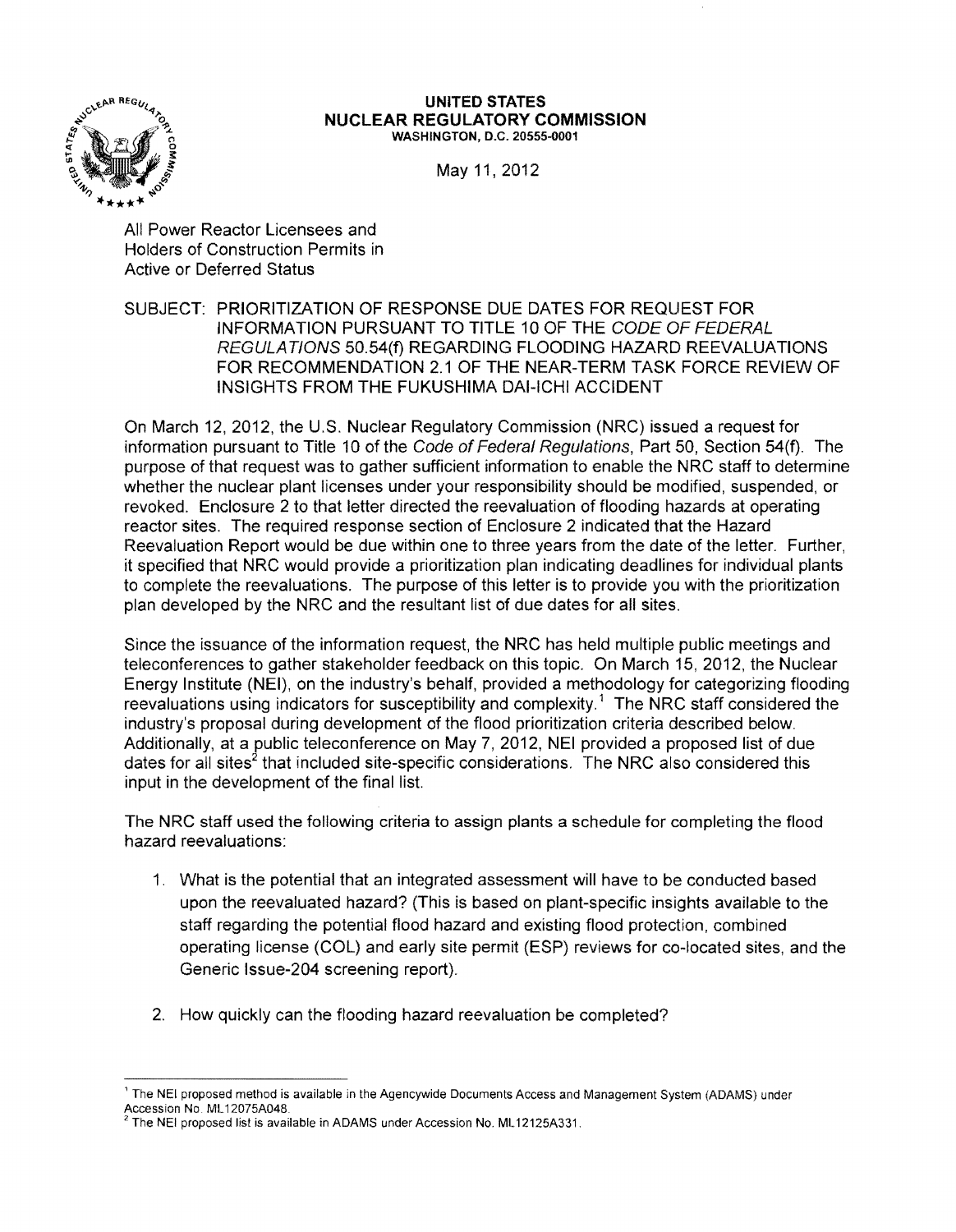3. How can industry and staff resources be most effectively and efficiently applied (e.g., a particular utility may have multiple sites and limited in-house expertise; therefore, not all of that utility's sites were placed in the same category)?

The three categories below correspond to the length of time allotted to complete the hazard reevaluation and report the results to the NRC:

Category 1: Licensees in this category are expected to report the results of reevaluations within one year. This category includes most sites that are co-located with an ESP or COL site. Except for the site-specific drainage analysis of the operating units; flooding hazards at these sites have already been analyzed using present-day methodologies and guidance. Therefore, the NRC staff expects that the reevaluated hazards can be reported with relatively little additional effort. Category 1 also includes some sites where the staff is aware that a flooding reanalysis was already started and should be finished within a year. Finally, Category 1 includes some sites where the NRC staff anticipates the reevaluated hazard could potentially result in the need for an integrated assessment.

Category 2: Licensees in this category are expected to report the results of reevaluations within two years. This category includes sites where the analysis is expected to be more complex than those in Category 1 or sites with a complex hazard analysis that is already underway. Examples of more complex hazard analyses include sites that are potentially susceptible to flooding due to multiple upstream dam failures, storm surge, and tsunami hazards.

Category 3: Licensees in this category are expected to report the results of the reevaluations within three years. This category includes sites for which the staff expects reevaluation of flooding hazards will take more than two years to complete, because reevaluation of the hazards for these sites is more complex than Category 2. Examples of more complex hazard analyses include sites potentially susceptible to flooding due to multiple dam failures, storm surge, tsunami hazard, and large watersheds.

If you have any questions on this matter, please contact your NRC licensing Project Manager.

Sincerely,

Eric J. Leed's, Director<br>Office of Nuclear Reactor Regulation

Enclosures:

- 1. Prioritization List
- 2. Licensees

cc: Listserv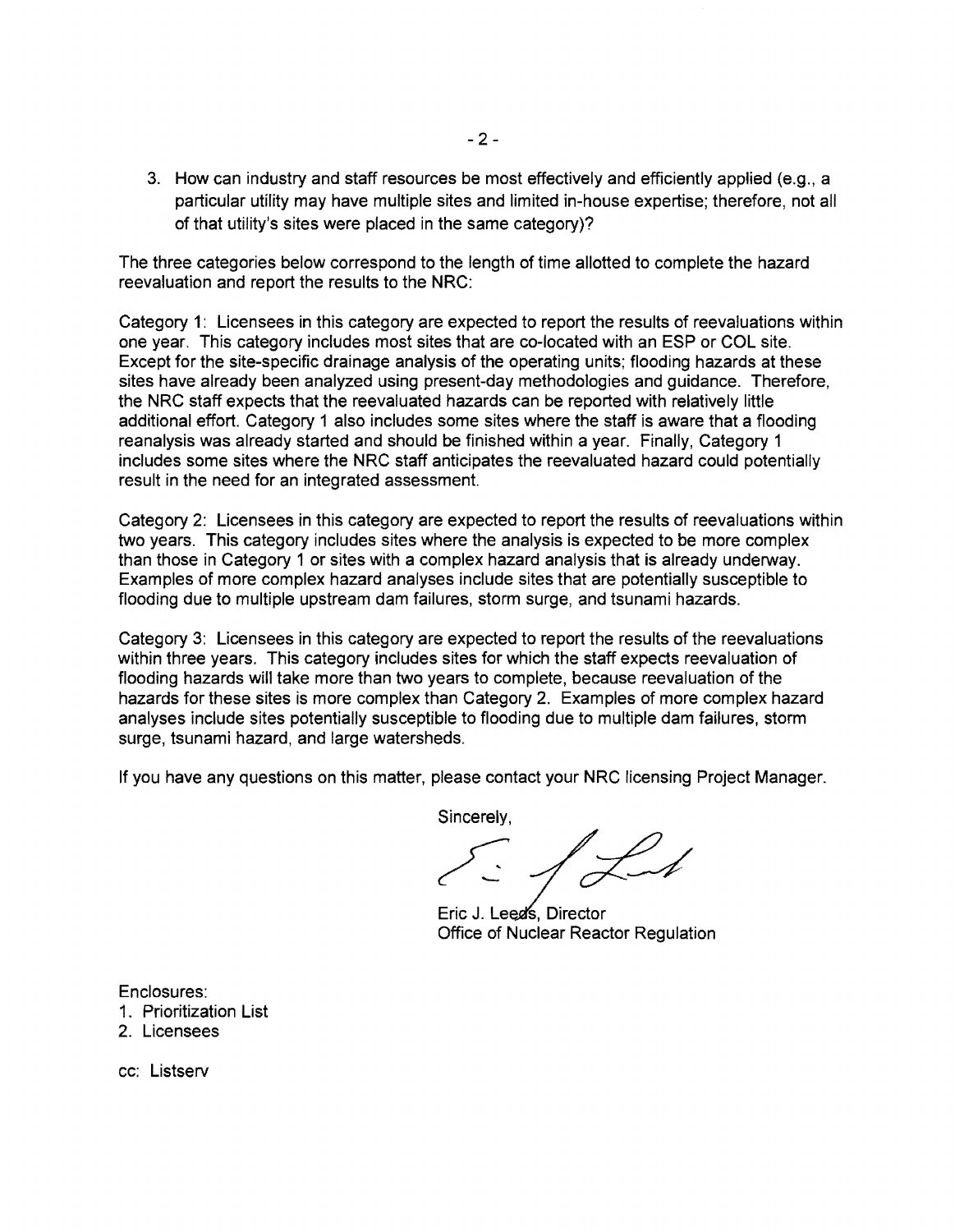# Near-Term Task Force Review of Insights from the Fukushima Dai-Ichi Accident

# Flooding Hazard Reevaluation Prioritization List for Reactor Sites

# **Category 1 Sites - Due March 12. 2013**

Callaway Plant, Unit 1 Calvert Cliffs Nuclear Power Plant, Units 1 & Comanche Peak Nuclear Power Plant, Units 1 & Dresden Nuclear Power Station, Units 2 &Fermi, Unit 2 Grand Gulf Nuclear Station, Unit 1 Hope Creek Generating Station, Unit 1 Indian Point Energy Center, Units 2 & Nine Mile Point Nuclear Station, Units 1 &North Anna Power Station, Units 1 &Oconee Nuclear Station, Units 1, 2, & Quad Cities Nuclear Power Station, Unit 1 & Salem Nuclear Generating Station, Unit 1 & Sequoyah Nuclear Plant, Units 1 &Shearon Harris Nuclear Power Plant, Unit 1 South Texas Project, Units 1 & Three Mile Island Nuclear Station, Unit 1 Turkey Point Nuclear Generating, Units 3 &Vermont Yankee Nuclear Power Station Virgil C. Summer Nuclear Station, Unit 1 Vogtle Electric Generating Plant, Units 1 & Watts Bar Nuclear Plant, Unit 1 &

### **Category 2 Sites - Due March 12. 2014**

Arkansas Nuclear One, Units 1 &2 Columbia Generating Station Cooper Nuclear Station Duane Arnold Energy Center Beaver Valley Power Station, Units 1 &2 Braidwood Station, Units 1 & 2 Browns Ferry Nuclear Plant, Units 1, 2 & 3 Byron Station, Units 1 & 2 Catawba Nuclear Station, Units 1 &2 Clinton Power Station, Unit 1 Davis-Besse Nuclear Power Station, Unit 1 Edwin I. Hatch Nuclear Plant, Units 1 &2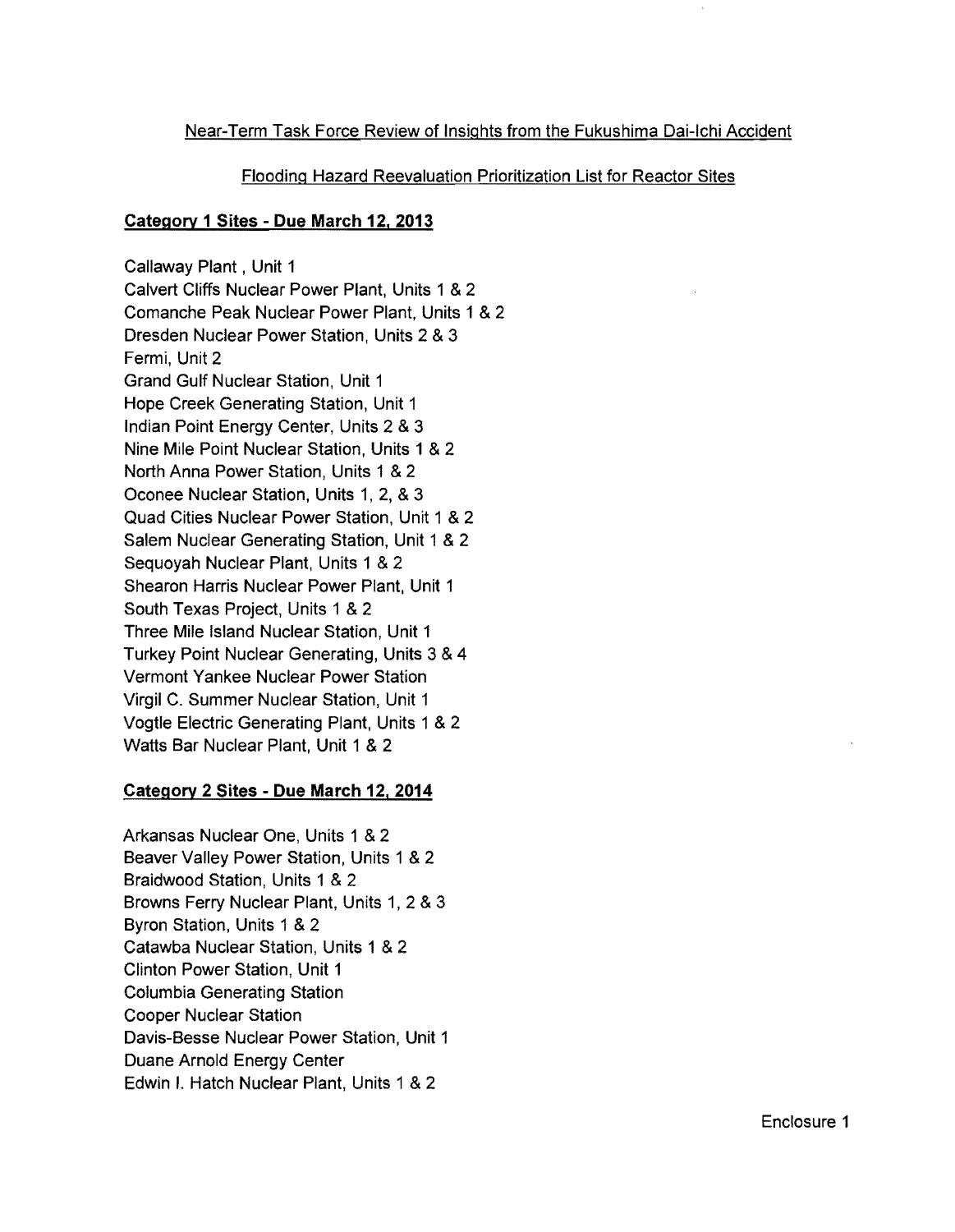### **Category 2 Sites - Due March 12. 2014 (Continued)**

Fort Calhoun Station, Unit 1 H.B. Robinson Steam Electric Plant, Unit 2 Joseph M. Farley Nuclear Plant, Units 1 & 2 Kewaunee Power Station LaSalle County Station, Units 1 & 2 Monticello Nuclear Generating Plant, Unit 1 Palo Verde Nuclear Generating Station, Units 1, 2, & 3 Peach Bottom Atomic Power Station, Units 2 & 3 Prairie Island Nuclear Generating Plant, Units 1 & 2 River Bend Station, Unit 1 William B. McGuire Nuclear Station, Units 1 & 2 Wolf Creek Generating Station, Unit 1

### **Category 3 Sites - Due March 12. 2015**

Bellefonte Nuclear Power Station, Units 1 & 2 Brunswick Steam Electric Plant, Units 1 & 2 Crystal River Nuclear Generating Plant, Unit 3 Diablo Canyon Power Plant, Units 1 & 2 Donald C. Cook Nuclear Plant, Unit 1 & 2 James A. FitzPatrick Nuclear Power Plant Limerick Generating Station, Units 1 & 2 Millstone Power Station, Units 2 & 3 Oyster Creek Nuclear Generating Station Palisades Nuclear Plant Perry Nuclear Power Plant, Unit 1 Pilgrim Nuclear Power Station, Unit 1 Point Beach Nuclear Plant, Units 1 & 2 R. E. Ginna Nuclear Power Plant San Onofre Nuclear Generating Station, Units 2 & 3 Seabrook Station, Unit 1 St. Lucie Plant, Units 1 & 2 Surry Power Station, Units 1 & 2 Susquehanna Steam Electric Station, Units 1 & 2 Waterford Steam Electric Station, Unit 3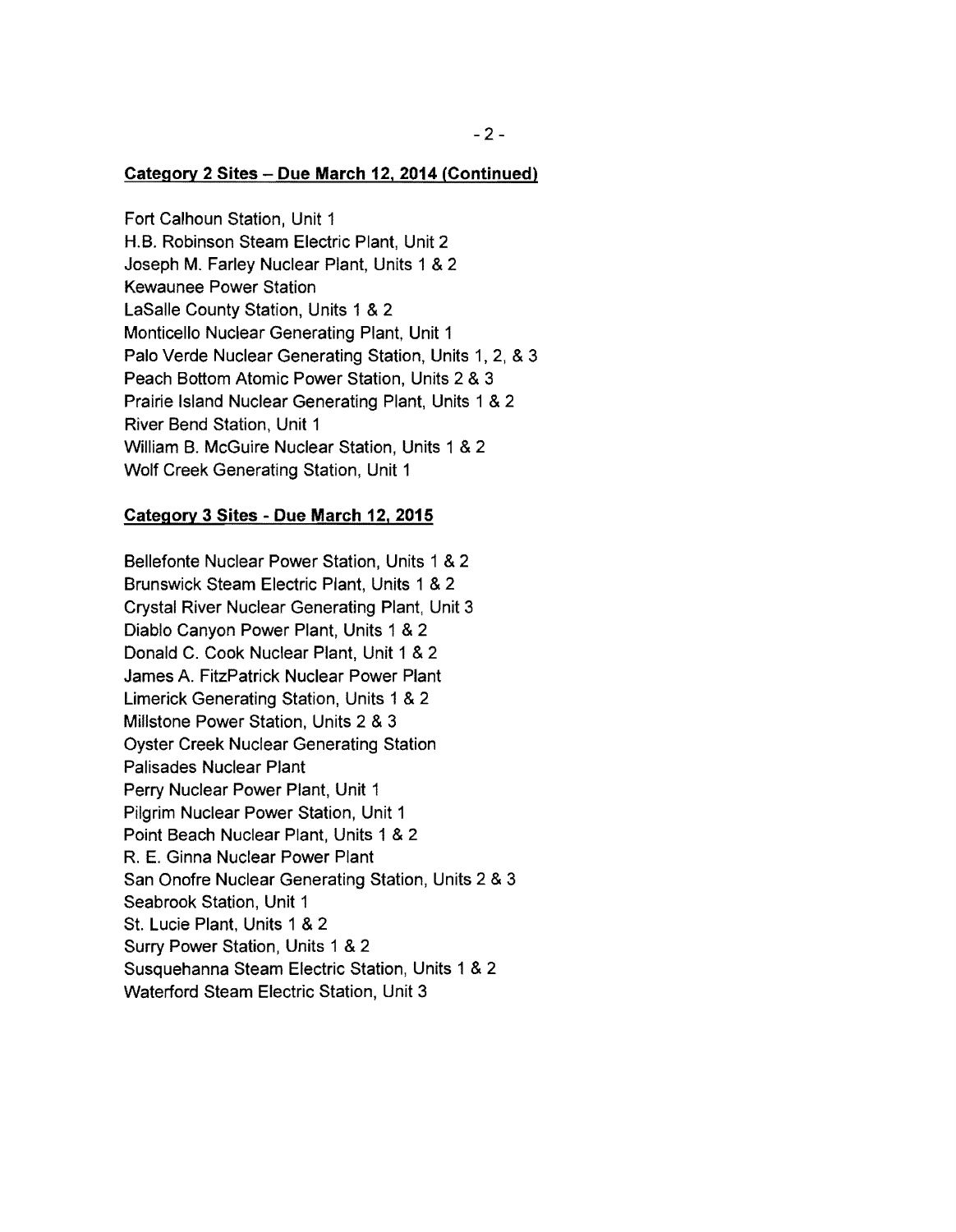### POWER REACTOR LICENSEES AND HOLDERS OF CONSTRUCTION PERMITS IN ACTIVE OR DEFERRED STATUS

Arkansas Nuclear One Entergy Operations, Inc. Docket Nos. 50-313 and 50-368 license Nos. DPR-51 and NPF-6

Mr. Christopher J. Schwarz Vice President, Operations Entergy Operations, Inc. Arkansas Nuclear One 1448 S.R. 333 Russellville, AR 72802

Beaver Valley Power Station First Energy Nuclear Operating Co. Docket Nos. 50-334 and 50-412 license Nos. DPR-66 and NPF-73

Mr. Paul A. Harden Site Vice President FirstEnergy Nuclear Operating Company Mail Stop A-BV-SEB1 P.O. Box 4, Route 168 Shippingport, PA 15077

Bellefonte Nuclear Power Station Tennessee Valley Authority Docket Nos. 50-438 and 50-439 Construction Permit Nos. CPPR No. 122 and CPPR No. 123

Mr. Michael D. Skaggs Senior Vice President, Nuclear Generation Development and Construction Tennessee Valley Authority 6A Lookout Place 1101 Market Street Chattanooga, TN 37402-2801

Braidwood Station Exelon Generation Co., LLC Docket Nos. STN 50-456 and STN 50-457 License Nos. NPF-72 and NPF-77

Mr. Michael J. Pacilio President and Chief Nuclear Officer Exelon Nuclear 4300 Winfield Road Warrenville, IL 60555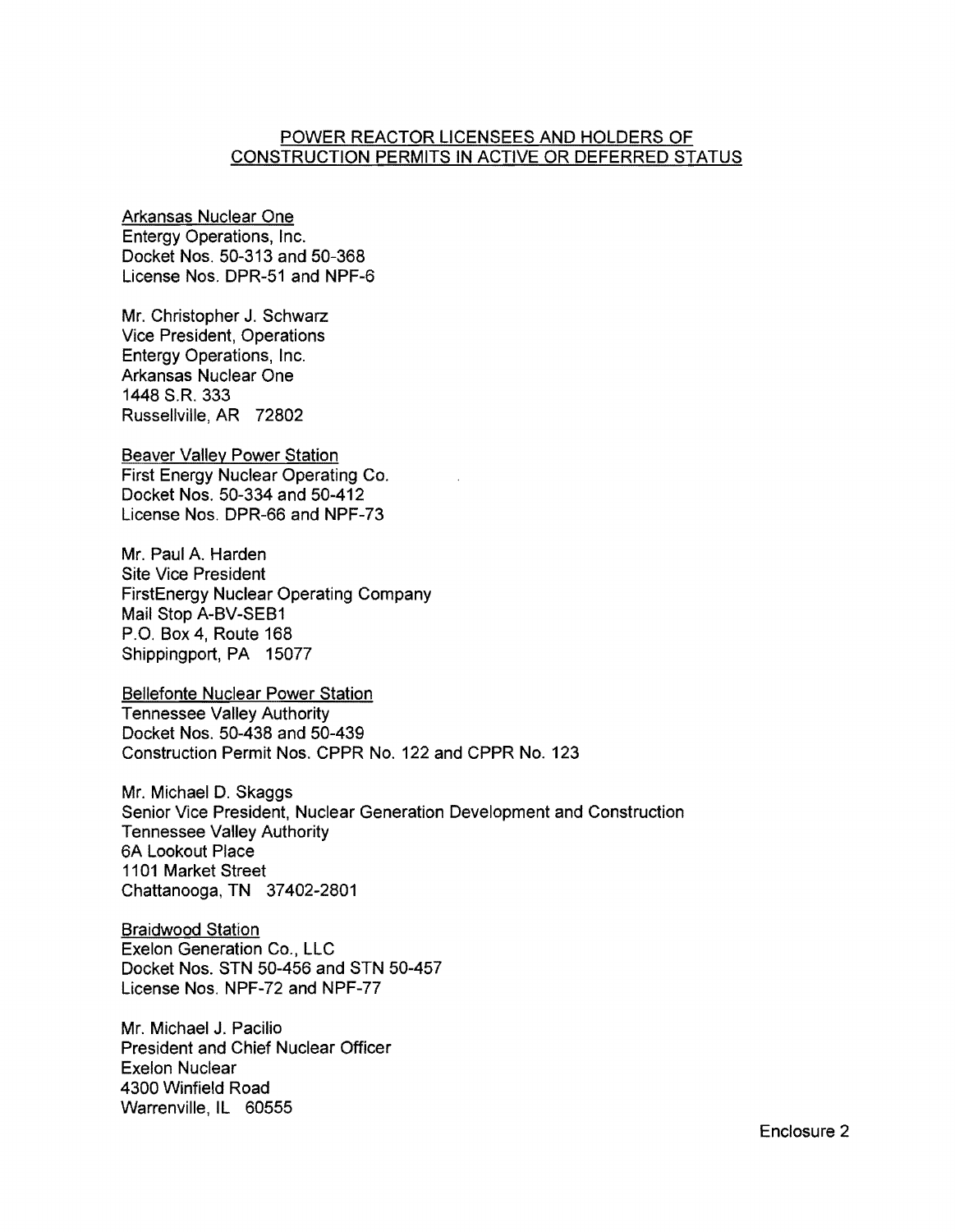Browns Ferry Nuclear Plant Tennessee Valley Authority Docket Nos. 50-259, 50-260 and 50-296 License Nos. DPR-33, DPR-52 and DPR-68

Mr. Preston D. Swafford Chief Nuclear Officer and Executive Vice President Tennessee Valley Authority 3R Lookout Place 1101 Market Street Chattanooga, TN 37402-2801

Brunswick Steam Electric Plant Carolina Power & Light Co. Docket Nos. 50-325 and 50-324 License Nos. DPR-71 and DPR-62

Mr. Michael J. Annacone Vice President Carolina Power & Light Company Brunswick Steam Electric Plant P. O. Box 10429 Southport, NC 28461

Byron Station Exelon Generation Co., LLC Docket Nos. STN 50-454 and STN 50-455 License Nos. NPF-37 and NPF-66

Mr. Michael J. Pacilio President and Chief Nuclear Officer Exelon Nuclear 4300 Winfield Road Warrenville, IL 60555

Callaway Plant Union Electric Co. Docket No. 50-483 License No. NPF-30

Mr. Adam C. Heflin Senior Vice President and Chief Nuclear Officer Union Electric Company P. O. Box 620 Fulton, MO 65251

 $\hat{\mathbf{r}}$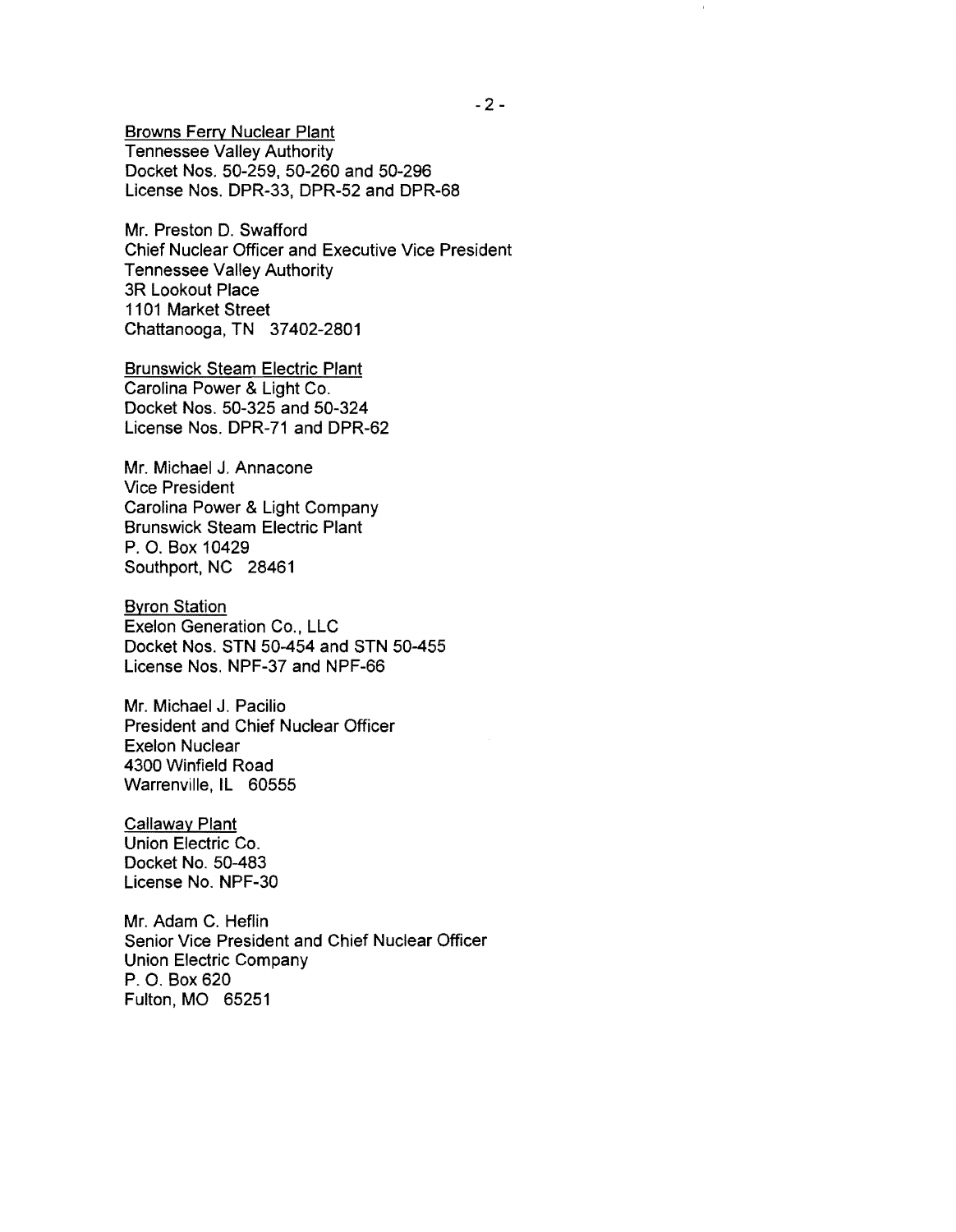Calvert Cliffs Nuclear Power Plant Calvert Cliffs Nuclear Power Plant, LLC Docket Nos. 50-317 and 50-318 License Nos. DPR-53 and DPR-69

Mr. George H. Gellrich Vice President Calvert Cliffs Nuclear Power Plant, LLC Calvert Cliffs Nuclear Power Plant 1650 Calvert Cliffs Parkway Lusby, MD 20657-4702

Catawba Nuclear Station Duke Energy Carolinas, LLC Docket Nos. 50-413 and 50-414 License Nos. NPF-35 and NPF-52

Mr. James R. Morris Site Vice President Duke Energy Carolinas, LLC Catawba Nuclear Station 4800 Concord Road York, SC 29745

Clinton Power Station Exelon Generation Co., LLC Docket No. 50-461 License No. NPF-62

Mr. Michael J. Pacilio President and Chief Nuclear Officer Exelon Nuclear 4300 Winfield Road Warrenville, IL 60555

Columbia Generating Station Energy Northwest Docket No. 50-397 License No. NPF-21

Mr. Mark E. Reddemann Chief Executive Officer Energy Northwest MD 1023 P.O. Box 968 Richland, WA 99352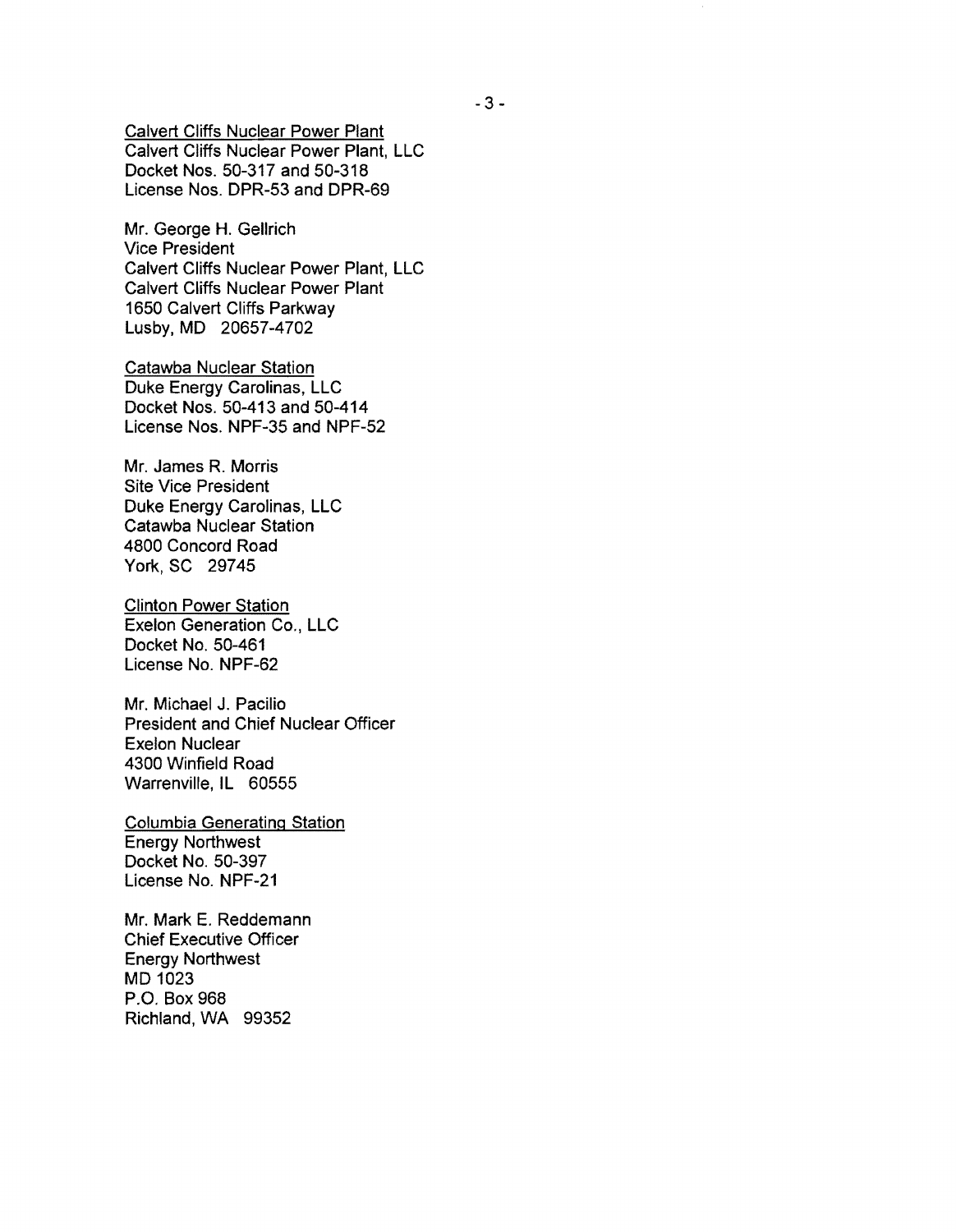Comanche Peak Nuclear Power Plant Luminant Generation Co., LLC Docket Nos. 50-445 and 50-446 License Nos. NPF-87 and NPF-89

Mr. Rafael Flores Senior Vice President and Chief Nuclear Officer Luminant Generation Company, LLC Attn: Regulatory Affairs P. O. Box 1002 Glen Rose, TX 76043

Cooper Nuclear Station Nebraska Public Power District Docket No. 50-298 License No. DPR-46

Mr. Brian J. O'Grady Vice President - Nuclear and Chief Nuclear Officer Nebraska Public Power District 72676 648A Avenue P.O. Box 98 Brownville, NE 68321

Crystal River Nuclear Generating Plant Florida Power Corp. Docket No. 50-302 License No. DPR-72

Mr. Jon A. Franke Vice President Attn: Supervisor, Licensing & Regulatory Affairs Progress Energy, Inc. Crystal River Nuclear Plant (NA2C) 15760 West Power Line Street Crystal River, FL 34428-6708

Davis-Besse Nuclear Power Station First Energy Nuclear Operating Co. Docket No. 50-346 License No. NPF-3

Mr. Barry S. Allen Site Vice President FirstEnergy Nuclear Operating Company c/o Davis-Besse NPS 5501 N. State Route 2 Oak Harbor, OH 43449-9760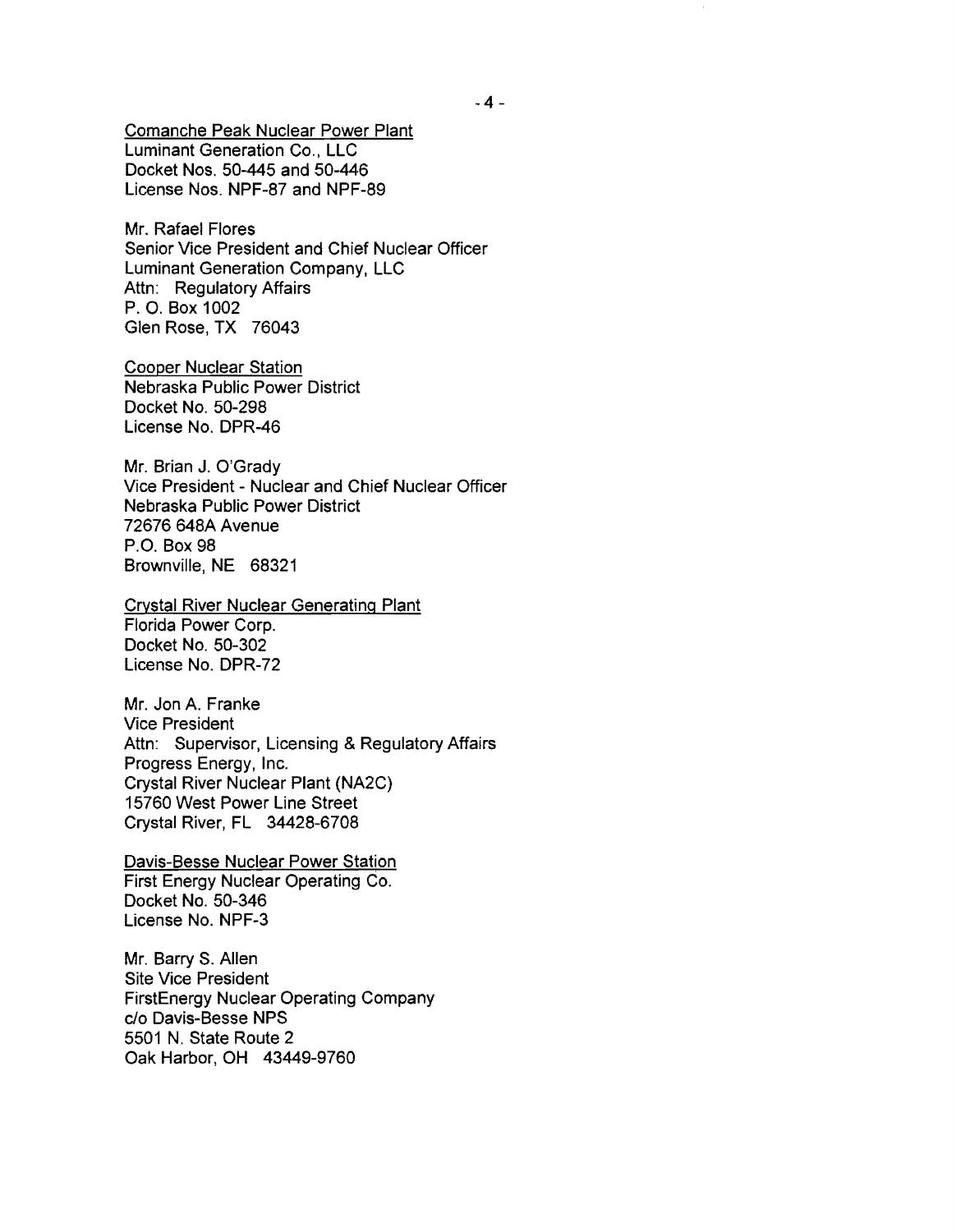Diablo Canyon Power Plant Pacific Gas & Electric Co. Docket Nos. 50-275 and 50-323 License Nos. DPR-80 and DPR-82

Mr. John T. Conway Senior Vice President - Energy Supply and Chief Nuclear Officer Pacific Gas and Electric Company Diablo Canyon Power Plant 77 Beale Street, Mail Code B32 San Francisco, CA 94105

Donald C. Cook Nuclear Plant Indiana Michigan Power Co. Docket Nos. 50-315 and 50-316 License Nos. DPR-58 and DPR-74

Mr. Lawrence J. Weber Senior Vice President and Chief Nuclear Officer Indiana Michigan Power Company Nuclear Generation Group One Cook Place Bridgman, MI 49106

Dresden Nuclear Power Station Exelon Generation Co., LLC Docket Nos. 50-237 and 50-249 License Nos. DPR-19 and DPR-25

Mr. Michael J. Pacilio President and Chief Nuclear Officer Exelon Nuclear 4300 Winfield Road Warrenville, IL 60555

Duane Arnold Energy Center NextEra Energy Duane Arnold, LLC Docket No. 50-331 License No. DPR-49

Mr. Peter Wells Site Vice President NextEra Energy Duane Arnold Energy Center 3277 DAEC Road Palo, IA 52324-9785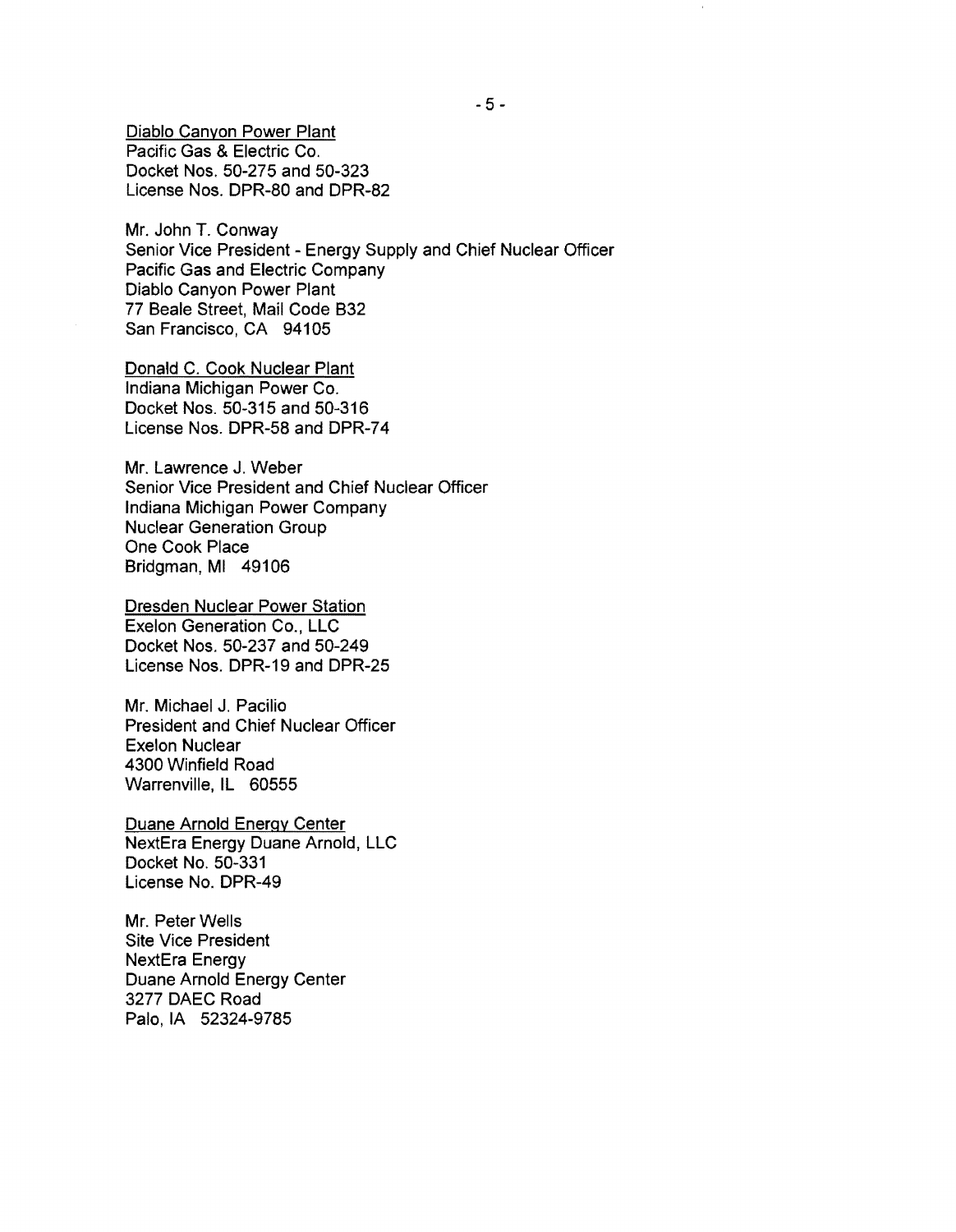Edwin I. Hatch Nuclear Plant Southern Nuclear Operating Co. Docket Nos. 50-321 and 50-366 License Nos. DPR-57 and NPF-5

Mr. Dennis R. Madison Vice President Southern Nuclear Operating Company, Inc. Edwin I. Hatch Nuclear Plant 11028 Hatch Parkway North Baxley, GA 31513

Fermi Detroit Edison Co. Docket No. 50-341 License No. NPF-43

Mr. Jack M. Davis Senior Vice President and Chief Nuclear Officer Detroit Edison Company Fermi 2 - 210 NOC 6400 North Dixie Highway Newport, MI 48166

Fort Calhoun Station Omaha Public Power District Docket No. 50-285 License No. DPR-40

Mr. David J. Bannister Vice President and Chief Nuclear Officer Omaha Public Power District 444 South 16th St. Mall Omaha, NE 68102-2247

Grand Gulf Nuclear Station Entergy Operations, Inc. Docket No. 50-416 License No. NPF-29

Mr. Michael Perito Vice President, Operations Entergy Operations, Inc. Grand Gulf Nuclear Station, Unit 1 7003 Bald Hill Road Port Gibson, MS 39150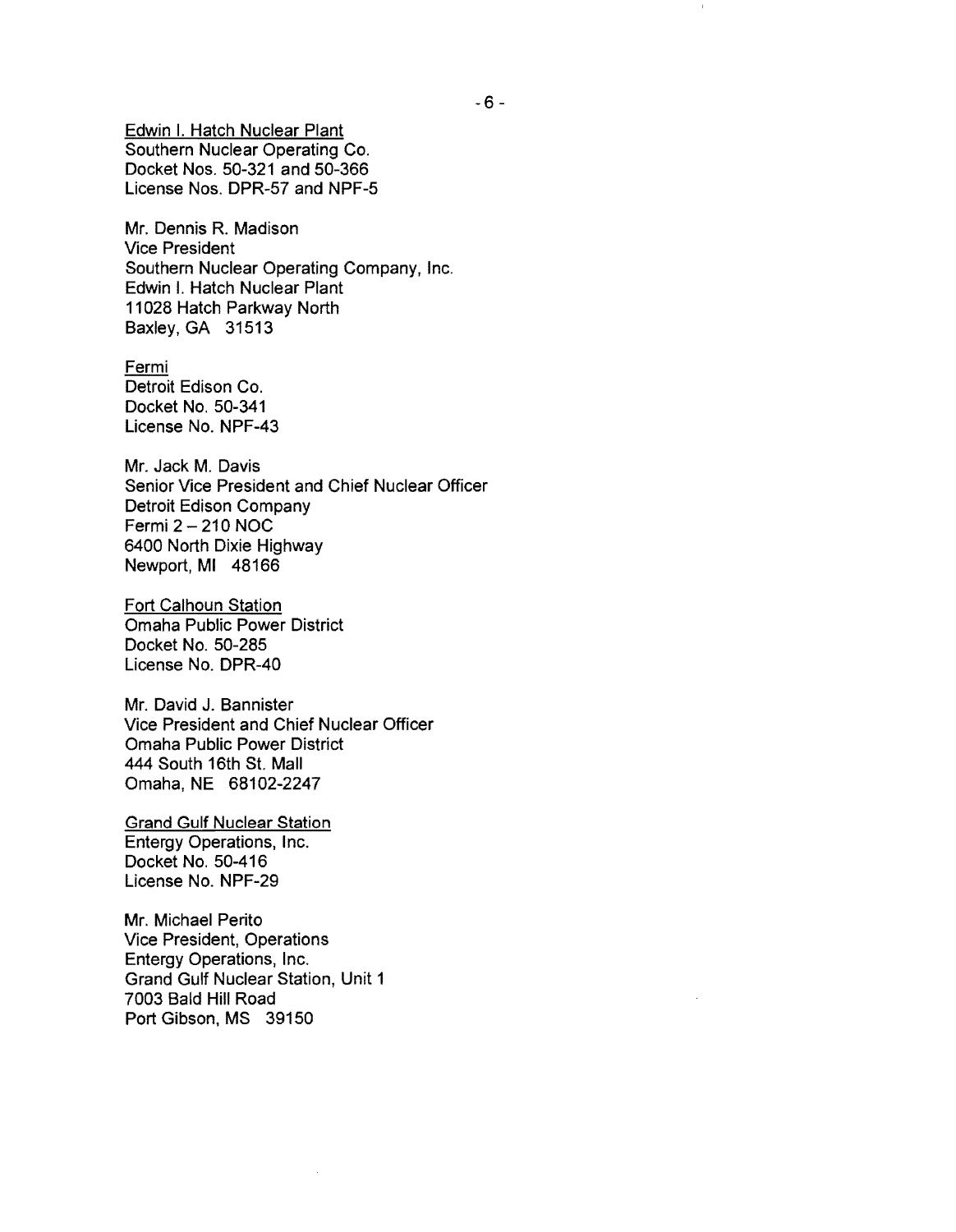H. B. Robinson Steam Electric Plant Carolina Power & Light Co. Docket No. 50-261 License No. DPR-23

Mr. Robert J. Duncan II Vice President Carolina Power & Light Company 3581 West Entrance Road Hartsville, SC 29550

Hope Creek Generating Station PSEG Nuclear, LLC Docket No. 50-354 License No. NPF-57

Mr. Thomas Joyce President and Chief Nuclear Officer PSEG Nuclear LLC - N09 P. O. Box 236 Hancocks Bridge, NJ 08038

Indian Point Energy Center Entergy Nuclear Operations, Inc. Docket Nos. 50-247 and 50-286 License Nos. DPR-26 and DPR-64

Mr. John Ventosa Vice President, Operations Entergy Nuclear Operations, Inc. Indian Point Energy Center 450 Broadway, GSB P.O. Box 249 Buchanan, NY 10511-0249

James A. FitzPatrick Nuclear Power Plant Entergy Nuclear Operations, Inc. Docket No. 50-333 License No. DPR-59

Mike Colomb Vice President, Operations Entergy Nuclear Operations, Inc. James A. FitzPatrick Nuclear Power Plant P.O. Box 110 Lycoming, NY 13093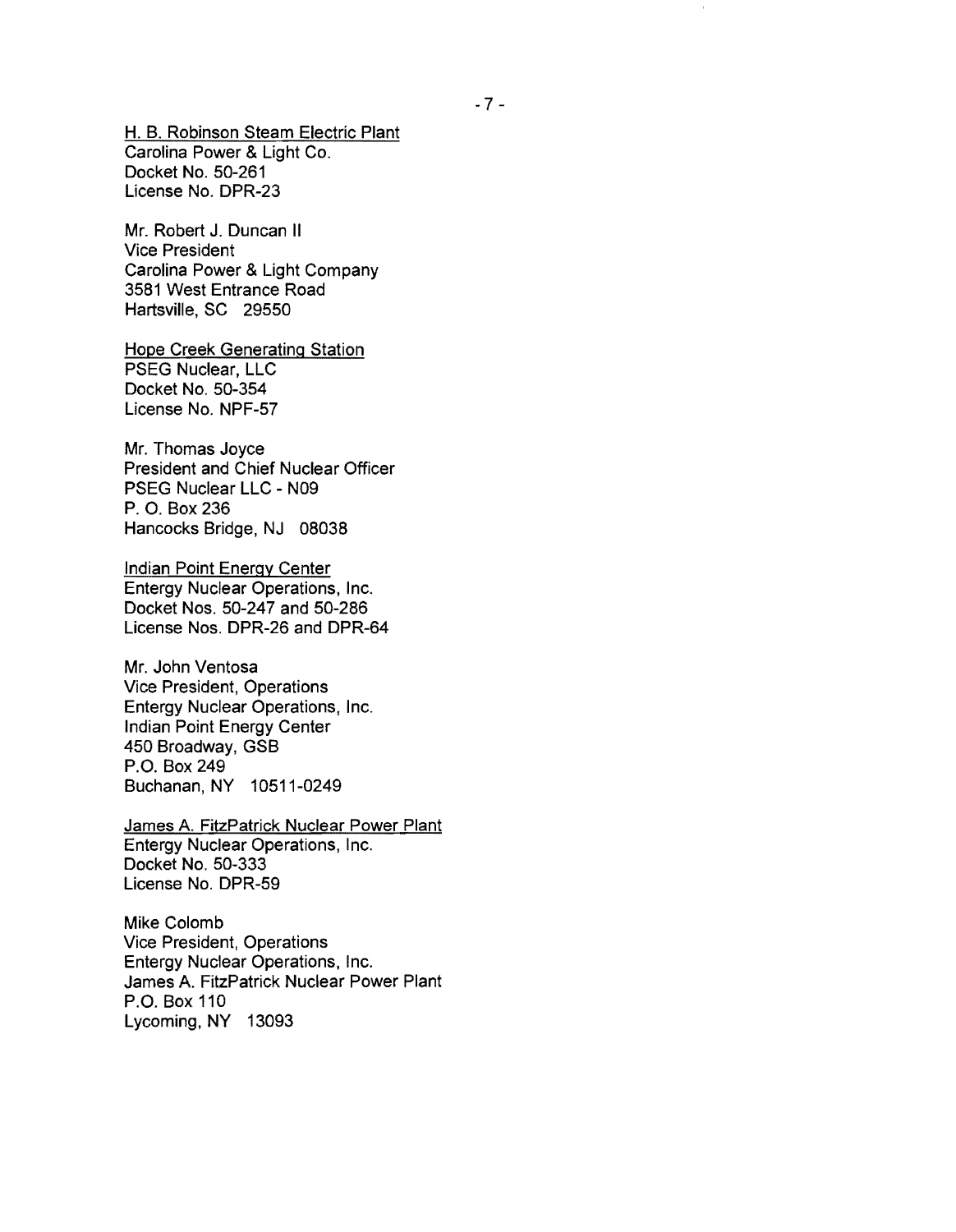Joseph M. Farley Nuclear Plant Southern Nuclear Operating Co. Docket Nos. 50-348 and 50-364 License Nos. NPF-2 and NPF-8

Mr. Tom Lynch Vice President - Farley Southern Nuclear Operating Company, Inc. Joseph M. Farley Nuclear Plant 7388 North State Highway 95 Columbia, AL 36319

Kewaunee Power Station Dominion Energy Kewaunee, Inc. Docket No. 50-305 License No. DPR-43

Mr. David A. Heacock President and Chief Nuclear Officer Dominion Energy Kewaunee, Inc. Innsbrook Technical Center 5000 Dominion Boulevard Glen Allen, VA 23060-6711

LaSalle County Station Exelon Generation Co., LLC Docket Nos. 50-373 and 50-374 License Nos. NPF-11 and NPF-18

Mr. Michael J. Pacilio President and Chief Nuclear Officer Exelon Nuclear 4300 Winfield Road Warrenville, IL 60555

Limerick Generating Station Exelon Generation Co., LLC Docket Nos. 50-352 and 50-353 License Nos. NPF-39 and NPF-85

Mr. Michael J. Pacilio President and Chief Nuclear Officer Exelon Nuclear 4300 Winfield Road Warrenville, IL 60555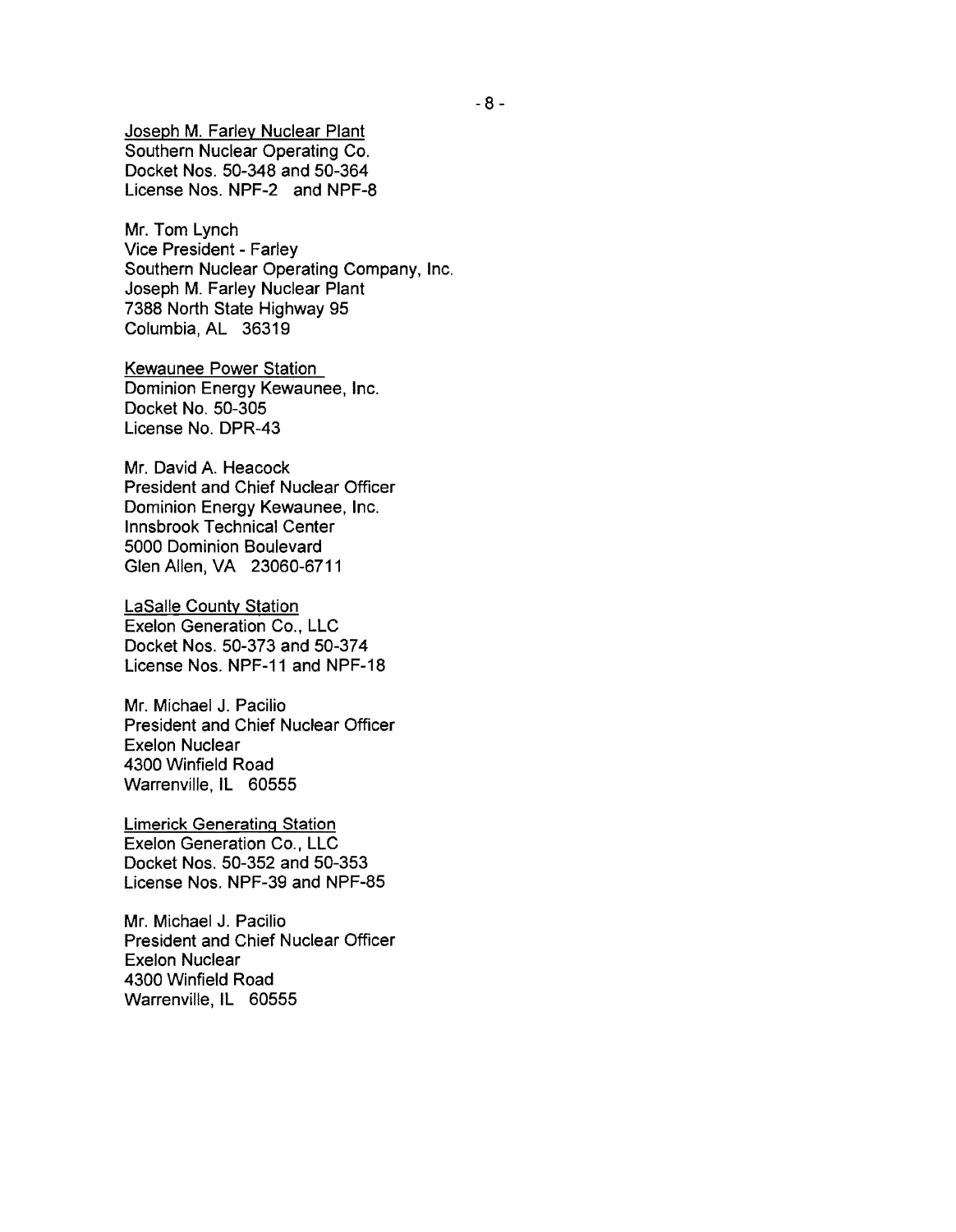Millstone Power Station Dominion Nuclear Connecticut, Inc. Docket Nos. 50-336 and 50-423 License Nos. DPR-65 and NPF-49

Mr. David A. Heacock President and Chief Nuclear Officer Dominion Nuclear Connecticut, Inc. Innsbrook Technical Center 5000 Dominion Boulevard Glen Allen, VA 23060-6711

Monticello Nuclear Generating Plant Northern States Power Company Docket No. 50-263 License No. DPR-22

Mr. Timothy J. O'Connor Site Vice President Northern States Power Company - Minnesota Monticello Nuclear Generating Plant 2807 West County Road 75 Monticello, MN 55362-9637

Nine Mile Point Nuclear Station Nine Mile Point Nuclear Station, LLC Docket Nos. 50-220 and 50-410 License Nos. DPR-63 and NPF-69

Mr. Ken Langdon Vice President Nine Mile Point Nine Mile Point Nuclear Station, LLC P. O. Box 63 Lycoming, NY 13093

North Anna Power Station Virginia Electric & Power Co. Docket Nos. 50-338 and 50-339 License Nos. NPF-4 and NPF-7

Mr. David A. Heacock President and Chief Nuclear Officer Dominion Nuclear Innsbrook Technical Center 5000 Dominion Boulevard Glen Allen, VA 23060-6711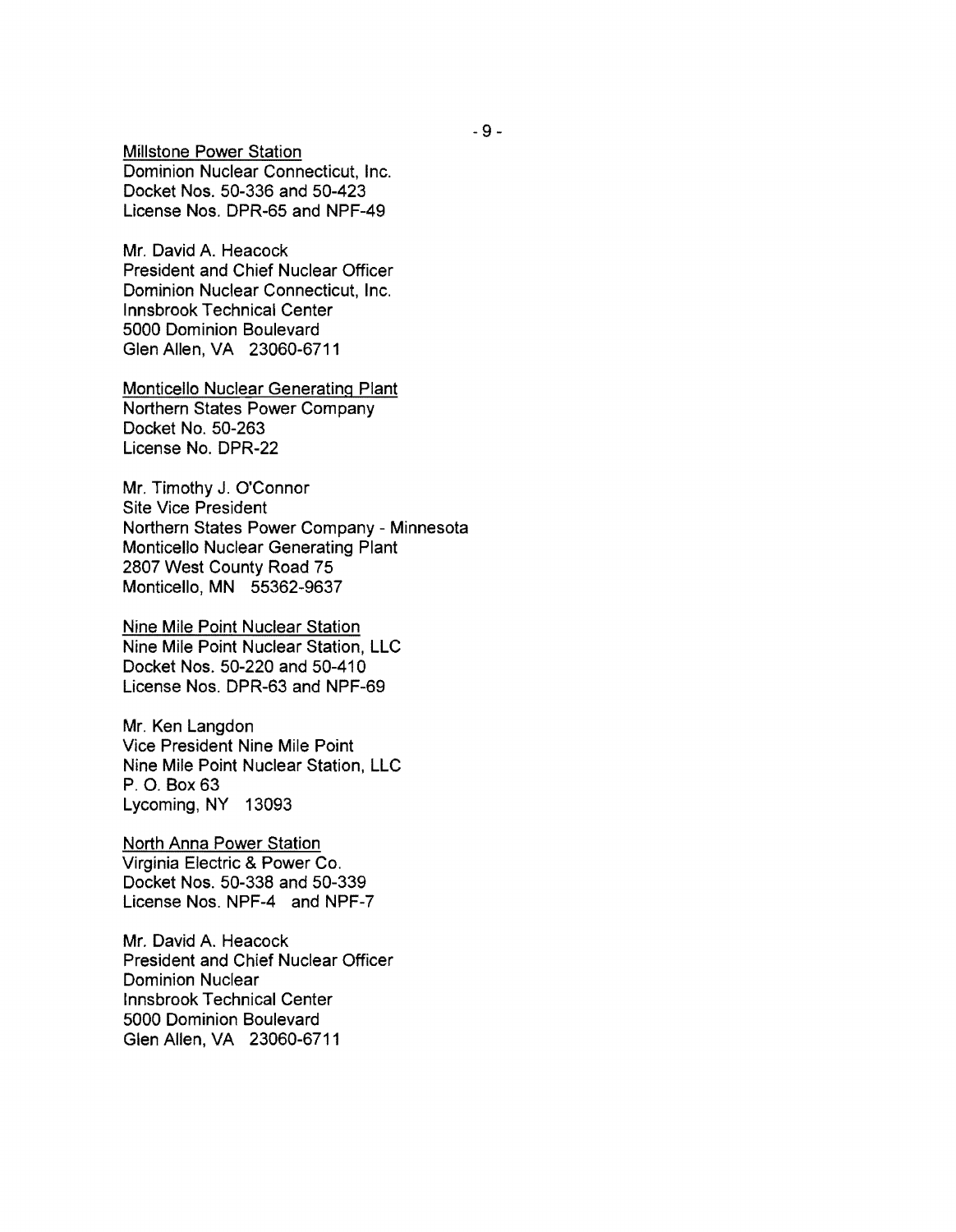Oconee Nuclear Station Duke Energy Carolinas, LLC Docket Nos. 50-269, 50-270 and 50-287 License Nos. DPR-38, DPR-47 and DPR-55

Mr. Preston Gillespie Site Vice President, Oconee Nuclear Station Duke Energy Carolinas, LLC 7800 Rochester Highway Seneca, SC 29672

Oyster Creek Nuclear Generating Station Exelon Generation Co., LLC Docket No. 50-219 License No. DPR-16

Mr. Michael J. Pacilio President and Chief Nuclear Officer Exelon Nuclear 4300 Winfield Road Warrenville, IL 60555

Palisades Nuclear Plant Entergy Nuclear Operations, Inc. Docket No. 50-255 License No. DPR-20

Mr. Anthony J. Vitale Site Vice President - Palisades Entergy Nuclear Operations, Inc. Palisades Nuclear Plant 27780 Blue Star Memorial Highway Covert, MI 49043

Palo Verde Nuclear Generating Station Arizona Public Service Company Docket Nos. STN 50-528, STN 50-529 and STN 50-530 License Nos. NPF-41, NPF-51 and NPF-74

Mr. Randall K. Edington Executive Vice President Nuclear and Chief Nuclear Officer Arizona Public Service Co. P. O. Box 52034, MS 7602 Phoenix, AZ 85072-2034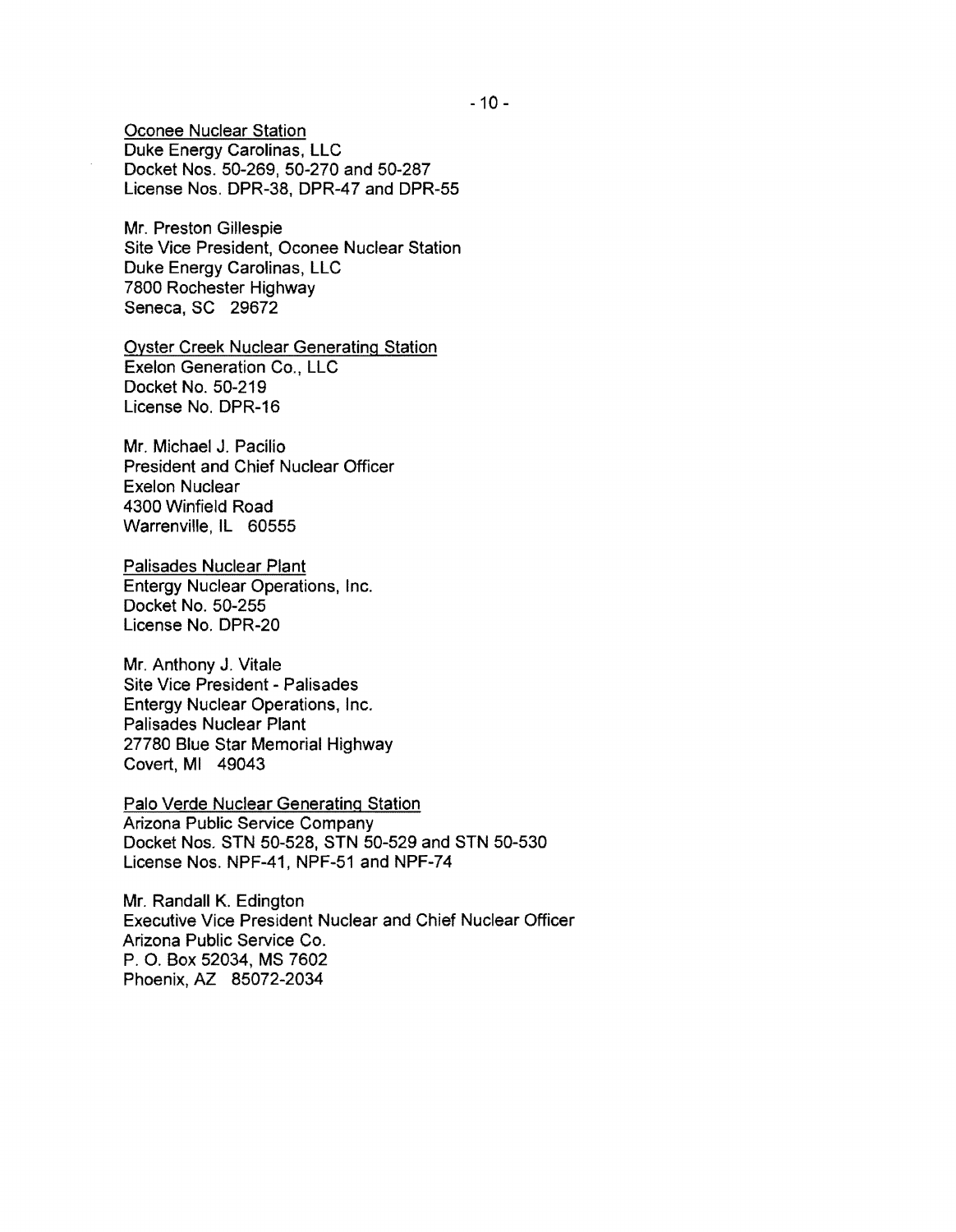Peach Bottom Atomic Power Station Exelon Generation Co., LLC Docket Nos. 50-277 and 50-278 License Nos. DPR-44 and DPR-56

Mr. Michael J. Pacilio President and Chief Nuclear Officer Exelon Nuclear 4300 Winfield Road Warrenville, IL 60555

Perry Nuclear Power Plant First Energy Nuclear Operating Co. Docket No. 50-440 License No. NPF-58

Mr. Vito A. Kaminskas Site Vice President - Nuclear - Perry FirstEnergy Nuclear Operating Company Perry Nuclear Power Plant 10 Center Road, A290 Perry, OH 44081

Pilgrim Nuclear Power Station Unit No.1 Entergy Nuclear Operations, Inc. Docket No. 50-293 License No. DPR-35

Mr. Robert Smith Vice President and Site Vice President Entergy Nuclear Operations, Inc. Pilgrim Nuclear Power Station 600 Rocky Hill Road Plymouth, MA 02360-5508

Point Beach Nuclear Plant NextEra Energy Point Beach, LLC Docket Nos. 50-266 and 50-301 License Nos. DPR-24 and DPR-27

Mr. Larry Meyer Site Vice President NextEra Energy Point Beach, LLC Point Beach Nuclear Plant, Units 1 & 2 6610 Nuclear Road Two Rivers, WI 54241-9516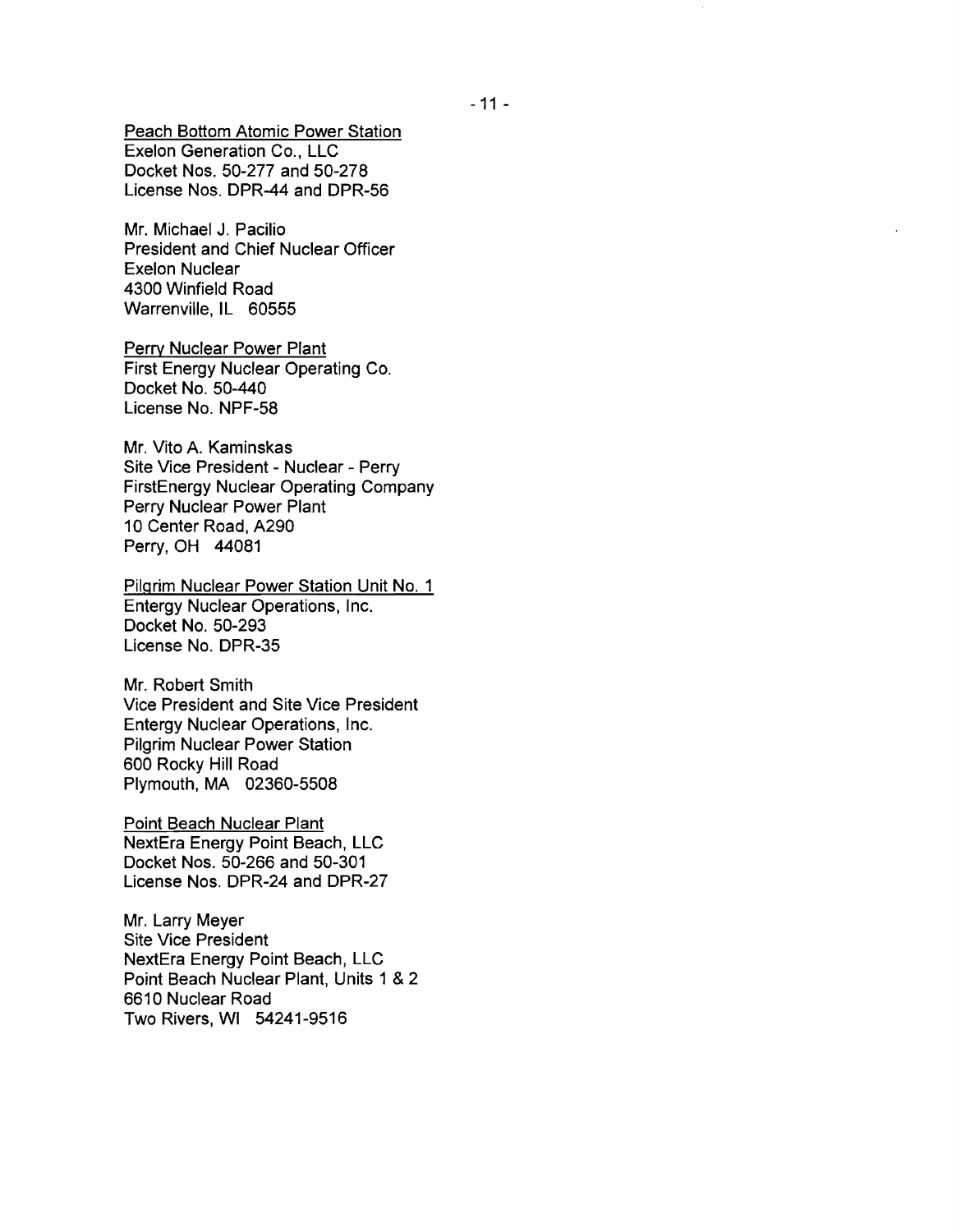Prairie Island Nuclear Generating Plant Northern States Power Co. Minnesota Docket Nos. 50-282 and 50-306 License Nos. DPR-42 and DPR-60

Mr. Mark A. Schimmel Site Vice President Northern States Power Company - Minnesota Prairie Island Nuclear Generating Plant 1717 Wakonade Drive East Welch, MN 55089-9642

Quad Cities Nuclear Power Station Exelon Generation Co., LLC Docket Nos. 50-254 and 50-265 License Nos. DPR-29 and DPR-30

Mr. Michael J. Pacilio President and Chief Nuclear Officer Exelon Nuclear 4300 Winfield Road Warrenville, IL 60555

R. E. Ginna Nuclear Power Plant RE. Ginna Nuclear Power Plant, LLC Docket No. 50-244 License No. DPR-18

Mr. Joseph E. Pacher Vice President RE. Ginna Nuclear Power Plant, LLC RE. Ginna Nuclear Power Plant 1503 Lake Road Ontario, NY 14519

River Bend Station Entergy Operations, Inc. Docket No. 50-458 License No. NPF-47

Mr. Eric W. Olson Vice President, Operations Entergy Operations, Inc. River Bend Station 5485 U.S. Highway 61N St. Francisville, LA 70775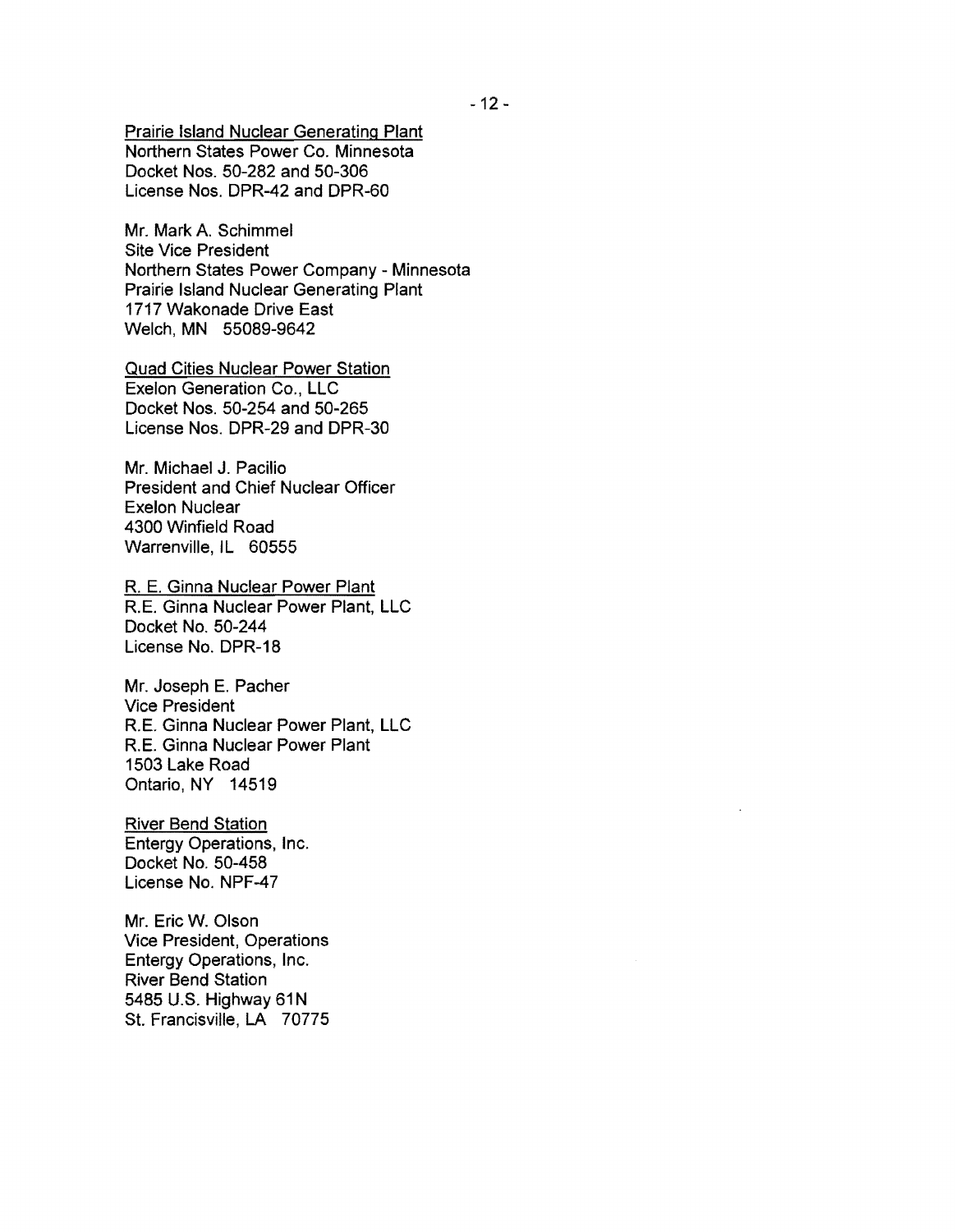Salem Nuclear Generating Station PSEG Nuclear, LLC Docket Nos. 50-272 and 50-311 License Nos. DPR-70 and DPR-75

Mr. Thomas Joyce President and Chief Nuclear Officer PSEG Nuclear LLC - N09 P. O. Box 236 Hancocks Bridge, NJ 08038

San Onofre Nuclear Generating Station Southern California Edison Co. Docket Nos. 50-361 and 50-362 License Nos. NPF-10 and NPF-15

Mr. Peter T. Dietrich Senior Vice President and Chief Nuclear Officer Southern California Edison Company San Onofre Nuclear Generating Station P. O. Box 128 San Clemente, CA 92674-0128

Seabrook Station NextEra Energy Seabrook, LLC Docket No. 50-443 License No. NPF-86

Mr. Paul Freeman Site Vice President NextEra Energy Seabrook, LLC c/o Mr. Michael O'Keefe NextEra Energy Seabrook, LLC P.O. Box 300 Seabrook, NH 03874

Seguoyah Nuclear Plant Tennessee Valley Authority Docket Nos. 50-327 and 50-328 License Nos. DPR-77 and DPR-79

Mr. Preston D. Swafford Chief Nuclear Officer and Executive Vice President Tennessee Valley Authority 3R Lookout Place 1101 Market Street Chattanooga, TN 37402-2801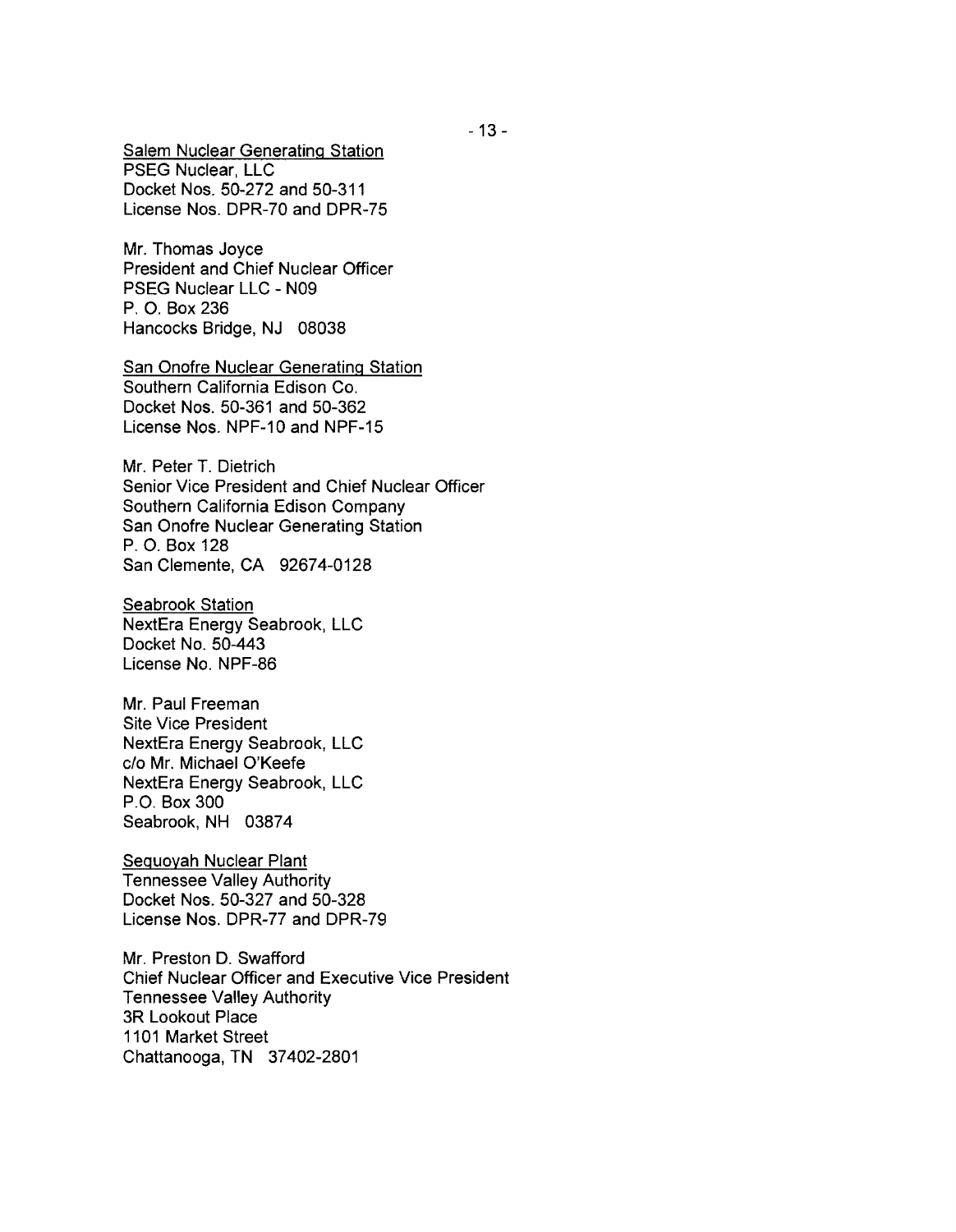Shearon Harris Nuclear Power Plant Carolina Power & Light Co. Docket No. 50-400 License No. NPF-63

Mr. Christopher L. Burton Vice President Progress Energy Carolinas, Inc. Shearon Harris Nuclear Power Plant P. O. Box 165, Mail Zone 1 New Hill, NC 27562-0165

South Texas Project STP Nuclear Operating Co. Docket Nos. 50-498 and 50-499 License Nos. NPF-76 and NPF-80

Mr. Edward D. Halpin President, Chief Executive Officer and Chief Nuclear Officer STP Nuclear Operating Company South Texas Project P. O. Box 289 Wadsworth, TX 77483

St. Lucie Plant Florida Power & Light Co. Docket Nos. 50-335 and 50-389 License Nos. DPR-67 and NPF-16

Mr. Mano Nazar Executive Vice President and Chief Nuclear Officer NextEra Energy 700 Universe Boulevard P. O. Box 14000 Juno Beach, FL 33408-0420

**Surry Power Station** Virginia Electric & Power Co. Docket Nos. 50-280 and 50-281 License Nos. DPR-32 and DPR-37

Mr. David A. Heacock President and Chief Nuclear Officer Dominion Nuclear Innsbrook Technical Center 5000 Dominion Boulevard Glen Allen, VA 23060-6711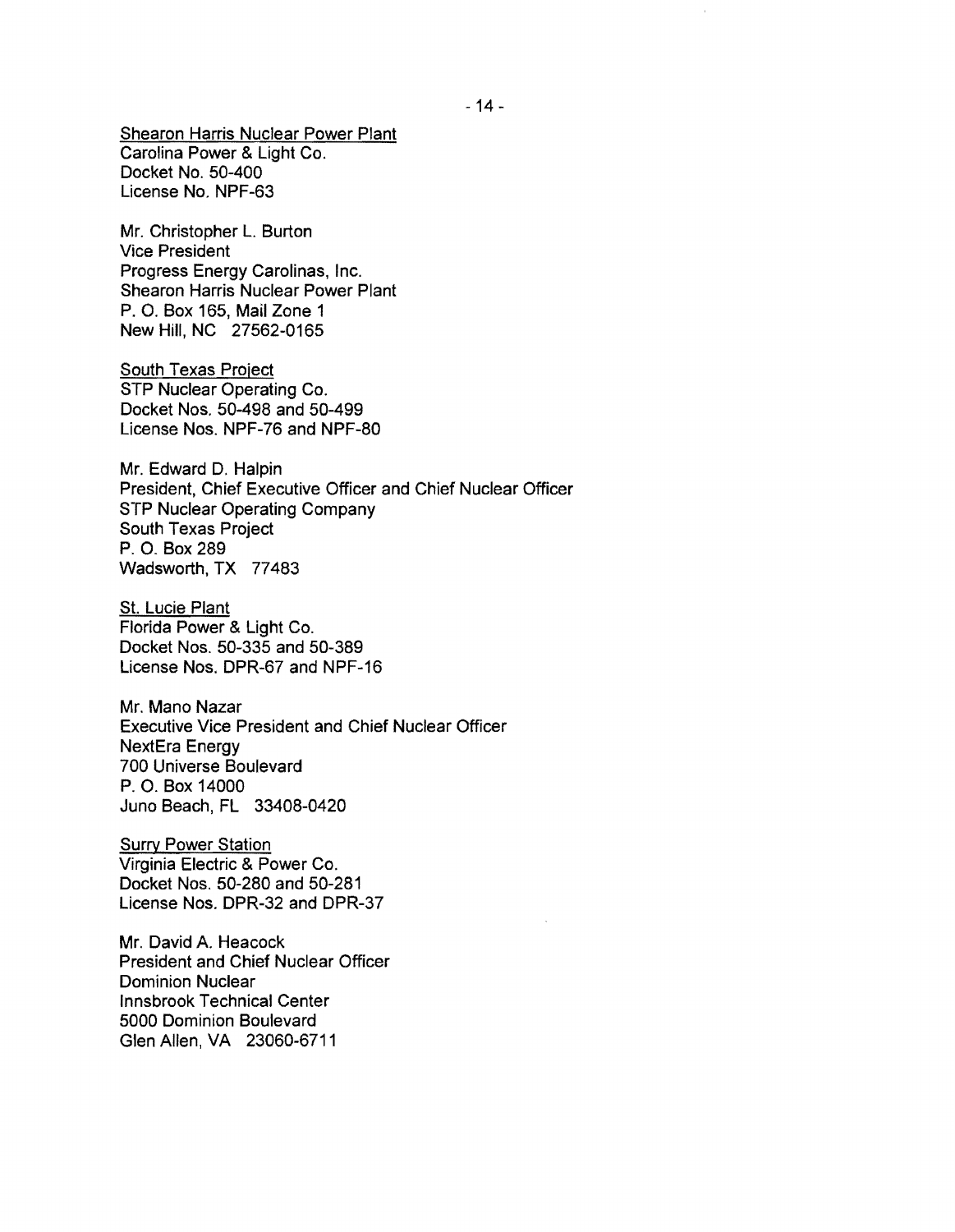Susquehanna Steam Electric Station PPL Susquehanna, LLC Docket Nos. 50-387 and 50-388 License Nos. NPF-14 and NPF-22

Mr. Timothy S. Rausch Senior Vice President and Chief Nuclear Officer PPL Susquehanna. LLC 769 Salem Boulevard NUCSB3 Berwick. PA 18603-0467

Three Mile Island Nuclear Station. Unit 1 Exelon Generation Co., LLC Docket No. 50-289 License No. DPR-50

Mr. Michael J. Pacilio President and Chief Nuclear Officer Exelon Nuclear 4300 Winfield Road Warrenville, IL 60555

Turkey Point Florida Power & Light Co. Docket Nos. 50-250 and 50-251 License Nos. DPR-31 and DPR-41

Mr. Mano Nazar Executive Vice President and Chief Nuclear Officer NextEra Energy 700 Universe Boulevard P. O. Box 14000 Juno Beach, FL 33408-0420

Vermont Yankee Nuclear Power Station Entergy Nuclear Operations, Inc. Docket No. 50-271 License No. DPR-28

Mr. Christopher J. Wamser Site Vice President Entergy Nuclear Operations, Inc. Vermont Yankee Nuclear Power Station 320 Governor Hunt Road Vernon, VT 05354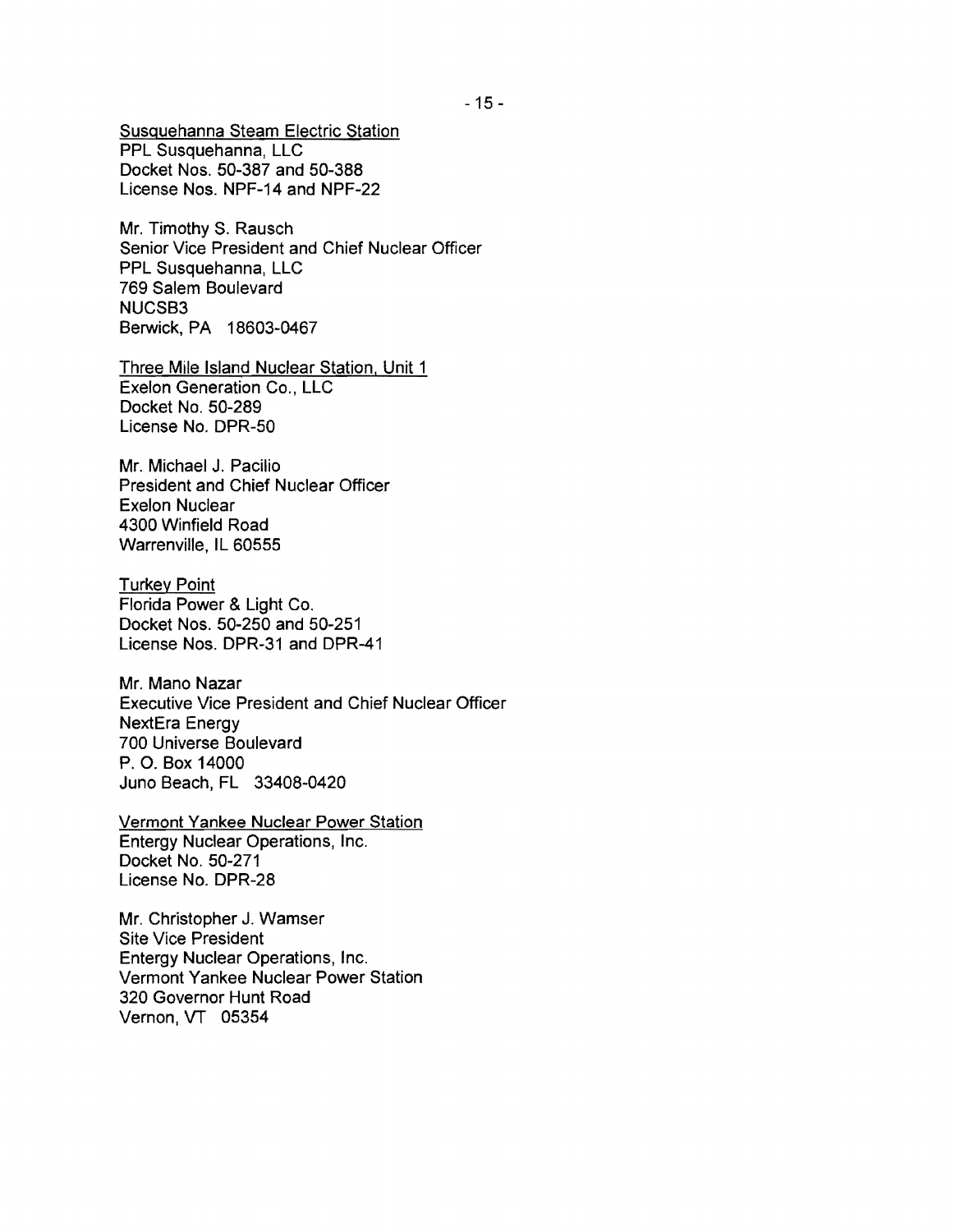Virgil C. Summer Nuclear Station South Carolina Electric & Gas Co. Docket No. 50-395 License No. NPF-12

Mr. Thomas D. Gatlin Vice President Nuclear Operations South Carolina Electric & Gas Company Virgil C. Summer Nuclear Station Post Office Box 88, Mail Code 300 Jenkinsville, SC 29065

Vogtle Electric Generating Plant Southern Nuclear Operating Co. Docket Nos. 50-424 and 50-425 License Nos. NPF-68 and NPF-81

Mr. Tom E. Tynan Vice President Southern Nuclear Operating Company, Inc. Vogtle Electric Generating Plant 7821 River Road Waynesboro, GA 30830

Waterford Steam Electric Station Entergy Operations, Inc. Docket No. 50-382 License No. NPF-38

Ms. Donna Jacobs Vice President, Operations Entergy Operations, Inc. Waterford Steam Electric Station, Unit 3 17265 River Road Killona, LA 70057-0751

Watts Bar Nuclear Plant, Unit 1 Tennessee Valley Authority Docket No. 50-390 License No. NPF-90

Mr. Preston D. Swafford Chief Nuclear Officer and Executive Vice President Tennessee Valley Authority 3R Lookout Place 1101 Market Street Chattanooga, TN 37402-2801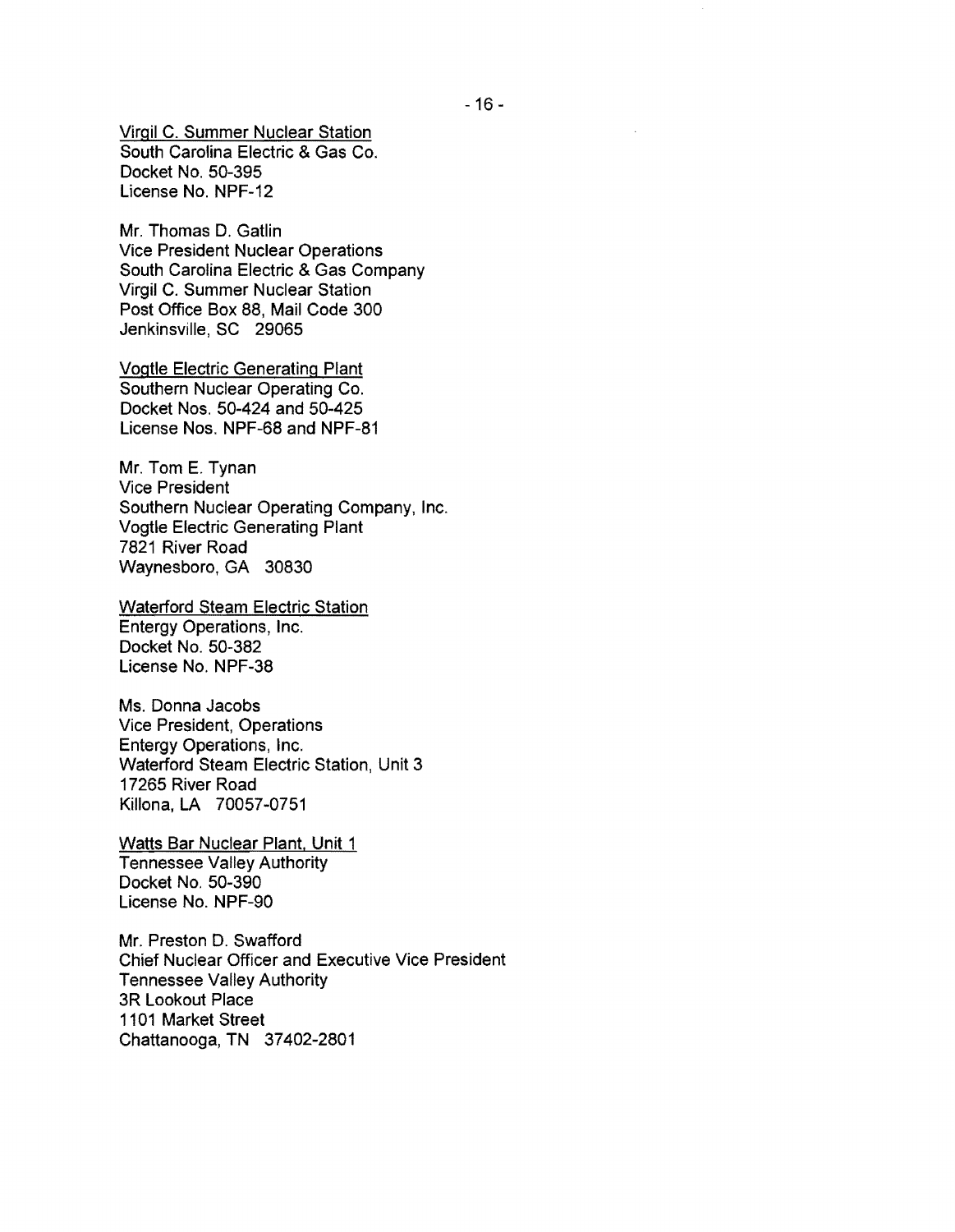Watts Bar Nuclear Plant. Unit 2 Tennessee Valley Authority Docket No. 50-391 Construction Permit No. CPPR No. 092

**Mr.** Michael D. Skaggs Senior Vice President, Nuclear Generation Development and Construction Tennessee Valley Authority 6A Lookout Place 1101 Market Street Chattanooga, TN 37402-2801

William B. McGuire Nuclear Station Duke Energy Carolinas, LLC Docket Nos. 50-369 and 50-370 License Nos. NPF-9 and NPF-17

Mr. Regis T. Repko Vice President Duke Energy Carolinas, LLC McGuire Nuclear Site 12700 Hagers Ferry Road Huntersville, NC 28078

Wolf Creek Generating Station Wolf Creek Nuclear Operating Corp. Docket No. 50-482 License No. NPF-42

Mr. Matthew W. Sunseri President and Chief Executive Officer Wolf Creek Nuclear Operating Corporation P. O. Box411 Burlington, KS 66839